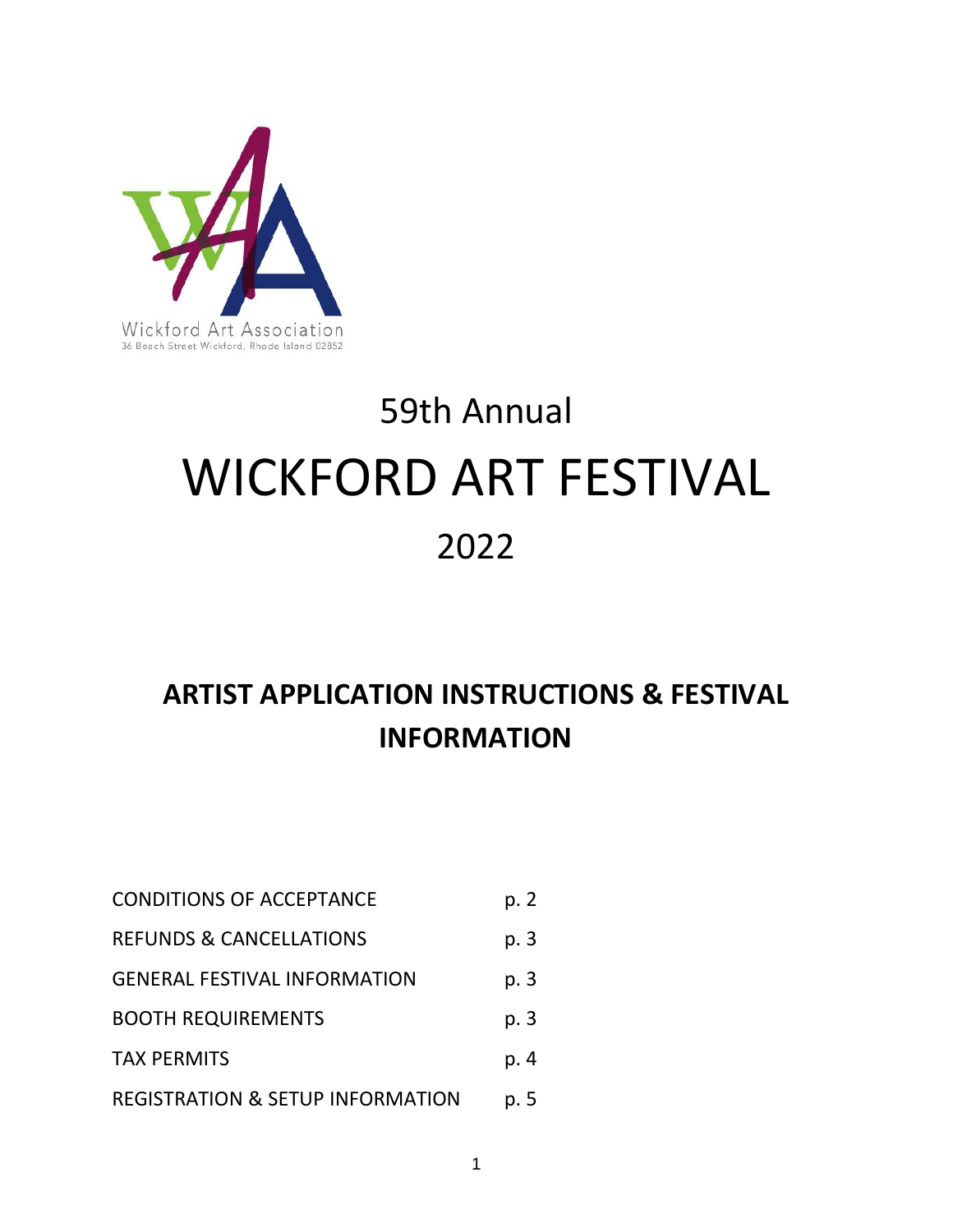# **C O N D I T I O N S O F A C C E P T A N C E**

The Wickford Art Festival is a juried fine art show. Your work will be juried on originality, workmanship and professional presentation. Jurors also consider total show composition (i.e. number of exhibitors per category.) All work displayed in the show should be of the consistent, high caliber as indicated in your initially submitted images for jury.

#### **If you are unable to complete the online application, please contact the Festival Director for further application instructions. [wickfordartfestival@gmail.com](mailto:wickfordartfestival@gmail.com)**

#### **NEW APPLICANTS**

- You must submit a minimum of 4 digital images, 3 representing your artwork and 1 of your booth set-up.
- No printed photographs will be accepted.
- All images will be evaluated for professional presentation, including the booth.
- If you are accepted you will be sent a link to pay for your booth.

#### **RETURNING ARTISTS**

- Please review the options for returning artists on the application.
- Artists who exhibited last year (2021) are considered "returning artists".
- If you are a returning artist (and not due for Rejury, see "REJURY" list below), you are responsible to submit your application with a payment of the booth fee only.

#### **RETURNING ARTISTS WHO HAVE EXHIBITED FOR 3 CONSECUTIVE YEARS MUST BE RE-JURIED**

- **Please review 2022 Returning Artists Rejury list (link on Artist Information page)**
- You must submit a minimum of 4 digital images, 3 representing your artwork and 1 of your booth set-up.
- Artists to be re-juried are responsible for a re-jurying fee (\$35) and a booth fee (\$300 or \$350).
- If you are accepted you will be sent a link to pay for your booth.

#### *To maintain the integrity of the festival, all artists will be subjected to the same jury process. Acceptance is good for three consecutive years.*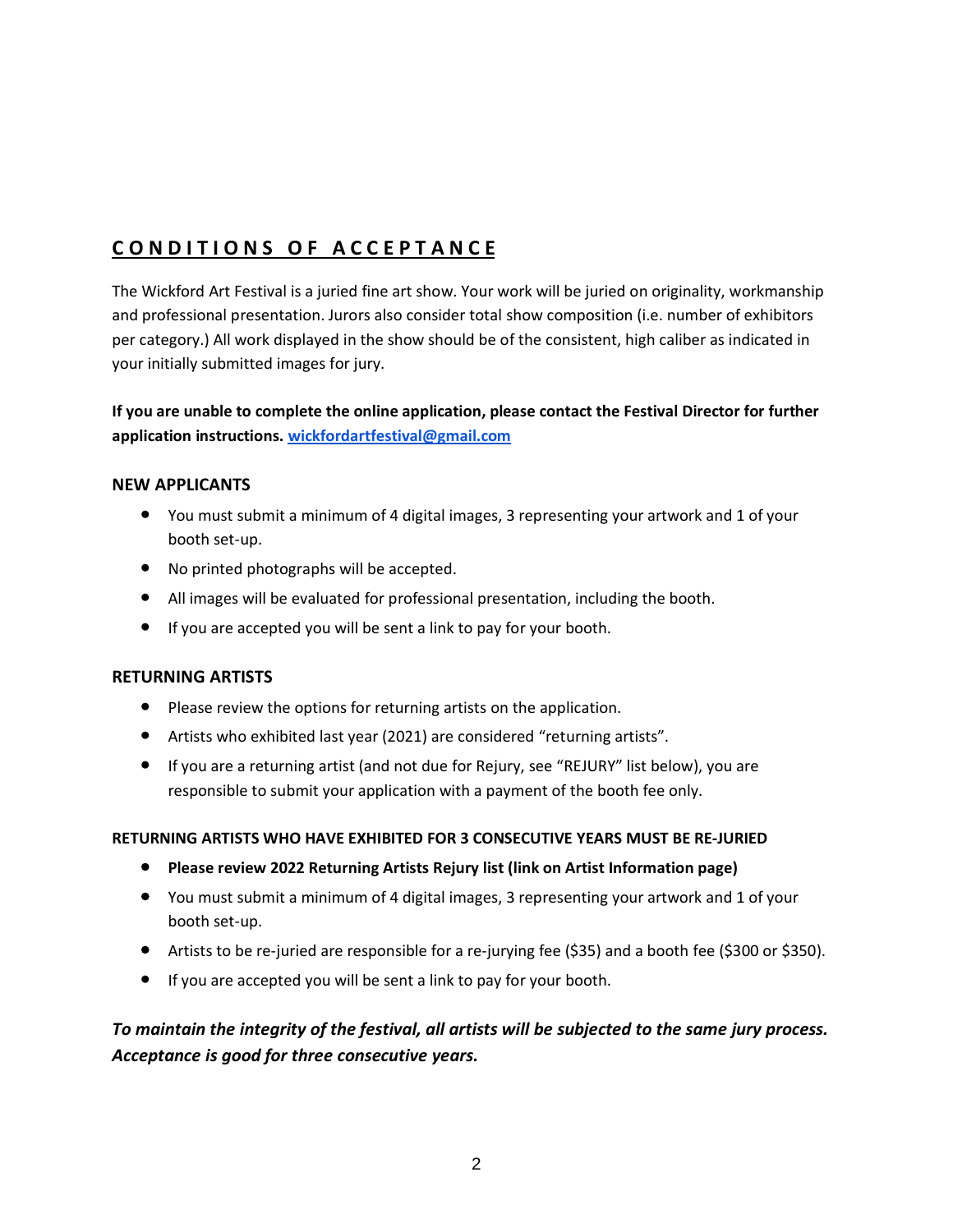# **R E F U N D S / C A N C E L L A T I O N S**

You must contact the Festival Director via email at [wickfordartfestival@gmail.com](mailto:wickfordartfestival@gmail.com) by the deadlines below in order to confirm your cancellation and refund amount.

- For booth artists, requests for a full refund will be honored until **May 31**.
- After June 1, for cancellations for any reason by the artist, \$100 of the booth fee is nonrefundable.
	- After **June 1**, if cancellation is due to a change in show plans due to state restrictions\*:
	- $\circ$  \$100 of the booth fee is non-refundable. The remainder of the booth fee will be refunded.

\*Due to the uncertainty of the state's COVID restrictions regarding public events, the number of accepted artists will be subject to change. The number of additional booths available may change based on state guidelines and approval.

## **G E N E R A L F E S T I V A L I N F O R M A T I O N**

- The Wickford Art Festival is an outdoor art festival. The show goes on rain or shine!
- Full overnight security is not available, however NKPD will be driving through the park throughout the night.
- Electricity to booths is not available.
- Propane tanks and other flammable materials are prohibited.
- The Wickford Art Festival is an alcohol and drug free event.
- Portable restrooms only are available to artists and the public.

# **B O O T H R E Q U I R E M E N T S**

Exhibitors will provide their own booth setups and should be prepared for inclement weather. Tents should be white.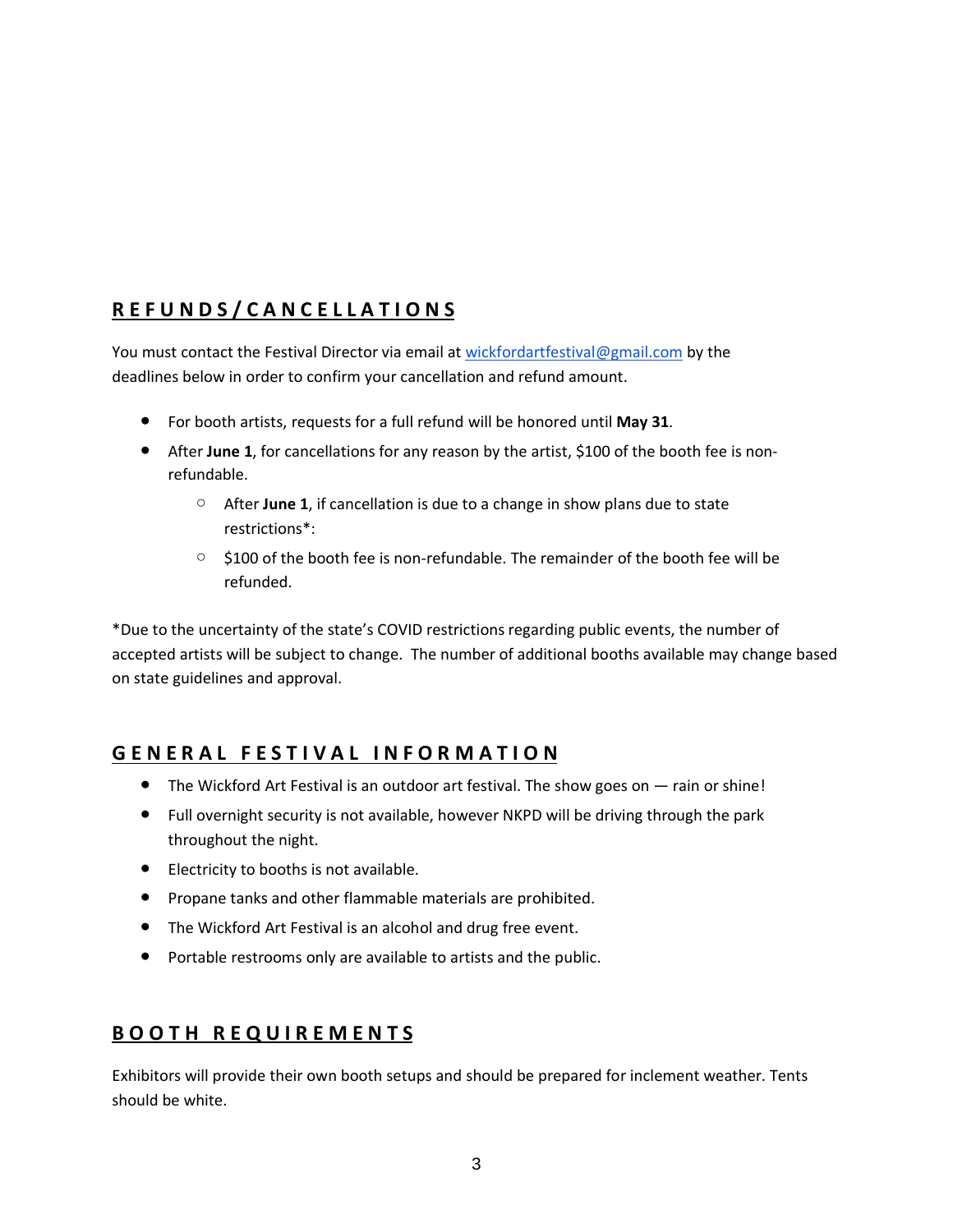- 1. Displays must be sturdy, professional and tasteful.
	- Tables must be covered on all four sides to the ground.
	- Boxes and other materials must be stored out of sight.
	- Booths shall not exceed standard booth height or 10' x 10' ground dimensions\*. (Any booth found to exceed these dimensions will be subject to relocation at the discretion of the WAF staff.)
	- Single tents over 120' square feet\*: artist must contact North Kingstown Planning Dept for special permit (fee) and notify WAA Festival Director.
	- Booths must meet fire safety codes\*. Exhibitors will be prepared to show documentation (from manufacturer) thereof to Fire Officials upon request.
- 2. Only mediums which have been approved through the festival jury process may be displayed. If an artist has multiple mediums or changes their medium, artist must be juried in for each medium.
- 3. No commercial prints, multiple prints, multiple cast (or "buy-sell") objects.
- 4. All reproductions must be signed and numbered and ONLY placed within ONE browse bin or box.
- 5. Photographs must be produced with archival ink on archival paper, signed and numbered.
- 6. All 2-dimensional, hanging works must be framed or gallery wrapped.
- 7. Non-compliance with requirements 1-6 will be grounds for dismissal from the current show and subject to censure in future Festival participation.
- 8. All booths will be attended by the artist. No agents permitted. Festival staff personnel will be available to booth-sit for exhibitors for brief times, as needed.
- 9. Artists exhibiting at the festival are responsible to carry their own insurance for their artwork, personal belongings and booth. The WAA is not liable for damages, losses or theft during the festival.
- 10. A Rhode Island Retail Sales (Tax) Permit is required (more information outlined on the artists information page on the website).
- 11. Exhibitors will maintain a clean booth and orderly surrounding area during the show and leave the area clean at the end of the show.

*\*indicates conditions set by the North Kingstown Fire Dept. for issuing of 2022 WAF permit.*

## **T A X P E R M I T S**